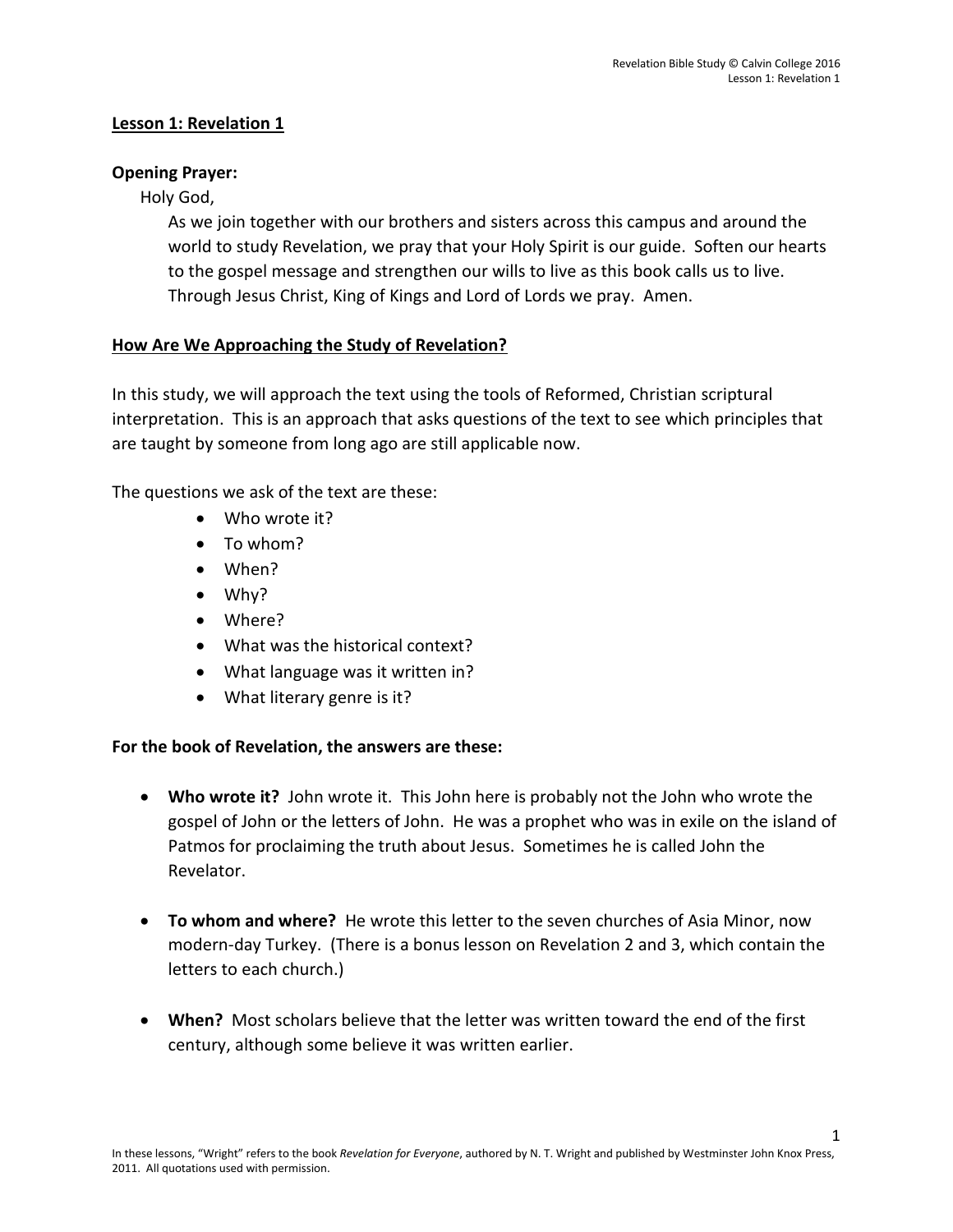- **Why?** John wrote this letter because he received a vision from God that these churches needed to hear.
- **What was the historical context?** The Roman Empire had been working to limit and even eradicate the influence of Christians within the empire. Roman citizens and all who lived within the empire were required to offer incense to the emperor and declare that he was lord. Christians couldn't do this, as they knew that Jesus was Lord. This was viewed as rebellion within the empire, and exposed the Christians to persecution.
- **What language was it written in**? Revelation was originally written in Greek.
- **What literary genre is it?** Revelation is an apocalyptic book. The word "apocalypse" in Greek means "unveiling" or "revelation" (hence the name of the book.) One reason that Revelation is so perplexing to us is that the imagery used to describe events is so odd. Horns, stars, bowls of wrath, a dragon, a woman, and even the throne room of heaven itself are described by John. Some of it is explained, but much of it isn't. That's because apocalyptic writing, that is, writing that describes the return of God at the end of time, was very common in this time.

While parts of this book may seem odd to us, they would not have seemed odd to the people who first heard it. They did not need secret decoder rings to understand its meaning. The literary form is odd to us, but it wouldn't have been to them. Is Revelation *for* us? Yes, in that all scripture is for the church of all time. But was it written *to* us? No.

As we approach Revelation, we do not need to be wary of studying this book, thinking that it will be too hard or weird for us to understand. Will there be parts we don't quite understand? Sure, because it wasn't written to us. But it was written for us, that is, the Holy Spirit can use this letter written 2000 years ago to encourage, convict and comfort us now.

So as we study together:

- 1. Don't be afraid. While there are images in this book that are disturbing, remember that that goal of the book was to encourage Christians to be faithful even during persecution because God is working to make all things right.
- 2. Remember that it wasn't written to us. The images and prophecies meant something to the people who originally read them. They weren't written to predict events in 325, 576, 1516, 1776, 1865, 1944, or 2016.
- 3. "Current" events have always seemed bad. When Revelation was written, the Roman Empire had suffered a major defeat by the Parthians in 62, while wars were also being